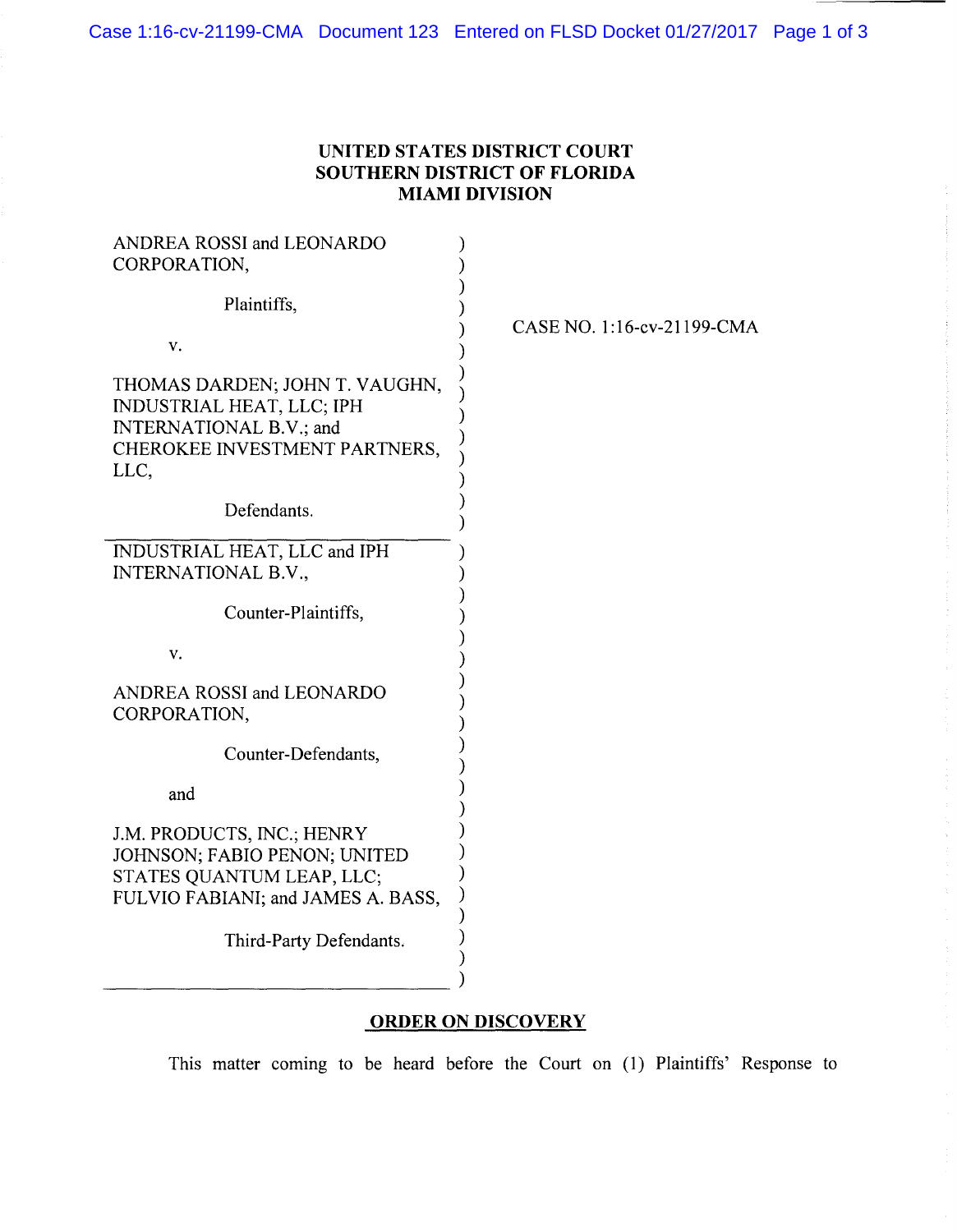Defendants' Second Request for Production and (2) Defendants' Supplemental Responses to Plaintiffs' First Set of Interrogatories,

## **IT IS HEREBY ORDERED:**

**WITH RESPECT** to Defendants' Second Request for Production to Plaintiffs:

- 1. Plaintiffs agree to produce all responsive documents dated between January 1, 2011 through August 5, 2016 (Tr. 3:19-21).
- 2. Plaintiffs shall produce all of their communications with Fabio Penon during the relevant time period. (Tr. 3:22-24).
- 3. As to Request No. 3, Plaintiffs shall produce all of their communications with J.M. Products. Plaintiffs are not required to produce communications relating to technologies that are not related to or derivative of the E-Cat technology. (Tr. 14:18-21).
- 4. Plaintiffs' production of documents in response to Request No. 1 shall include documents relating to testing performed on the E-Cat or using E-Cat technology (or technology related to or derivative of the E-Cat technology), including testing performed subsequent to February 15,2016. (Tr. 14:18-25; 15:3-7).
- 5. As to Request No. 4, Plaintiffs shall produce all of their communications with Giuseppe Levi, Evelyn Foschi, Torbjorn Hartman, Bo Hoistad, Roland Pettersson, Lars Tegner or Hanno Essen related to the E-Cat or E-Cat IP from January 1, 2011 through August 5, 2016. (Tr. 25:17- 27:11).
- 6. Plaintiffs agree to use the search terms agreed to by Plaintiffs and Defendants to identify documents responsive to Request No.6.